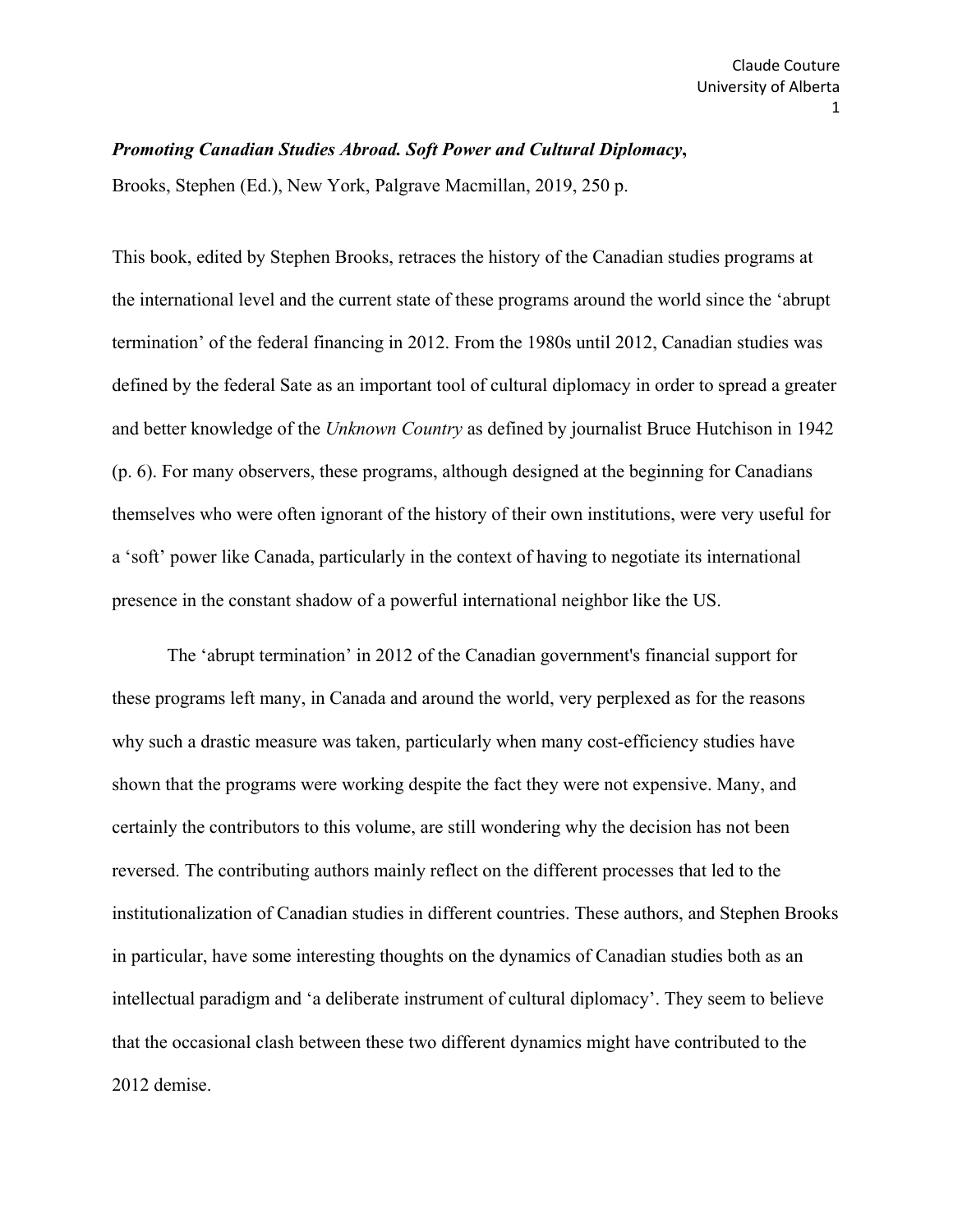There are 10 chapters in the book: a first introductory chapter by Stephen Brooks on the history of the Canadian Studies programs until today (p. 1-37), a second chapter on Canadian Studies in the US also written by Brooks himself (p. 37-72); a third chapter on Canadian Studies in the UK written by Alan Hallsworth and Susan Hodgett (p. 73-96) and a fourth chapter on France written by Jean-Michel Lacroix (p. 97-128). The other chapters on Canadian Studies programs in China (p.129-146), Japan (p. 147-164), Russia, including the Soviet Union period (p. 165-198), German speaking countries (p. 199-224) and finally Nordic countries of Europe (mainly Denmark and Finland, p. 225-238) were respectively written by: Jeremy Paltiel, Masako Iino, Yuriy G. Akimov and Kristina Minkova, Wolfgang Klooss, Robert C.Thomsen and Janne Korkka. The last chapter/conclusion is also written by Stephen Brooks (p. 239-249).

Stephen Brooks reminds us in the first chapter that Canada was certainly not the only country using cultural diplomacy. *L'Alliance* française, for example, was created in 1883, the British Council in 1934, the German Goethe Institute in 1951 (p. 3). In the US, the Fulbright Program, named after senator J. William Fulbright, was created by an act of Congress in 1946 (p. 4). The Japan Foundation was created in 1972, while the Korean Foundation was established in 1992 (p. 5). In Canada, the Massey Commission on National Development in the Arts, Letters and Sciences (1949-1951) and the 1975 Symons report *To Know Ourselves*, (named after Trent University president Tom Symons who chaired the Canadian Studies Commission from 1972 to 1975) paved the way to the federal founding of Canadian studies programs in the 1970s. The establishment of networks such as the Association for Canadian Studies in the 1970s and the International Council for Canadian Studies in 1981 certainly reflected some of the recommendations of the Symons report (p. 11). Brooks observes, however, that despite the involvement of the Department of External Affairs (eventually renamed as Foreign Affairs and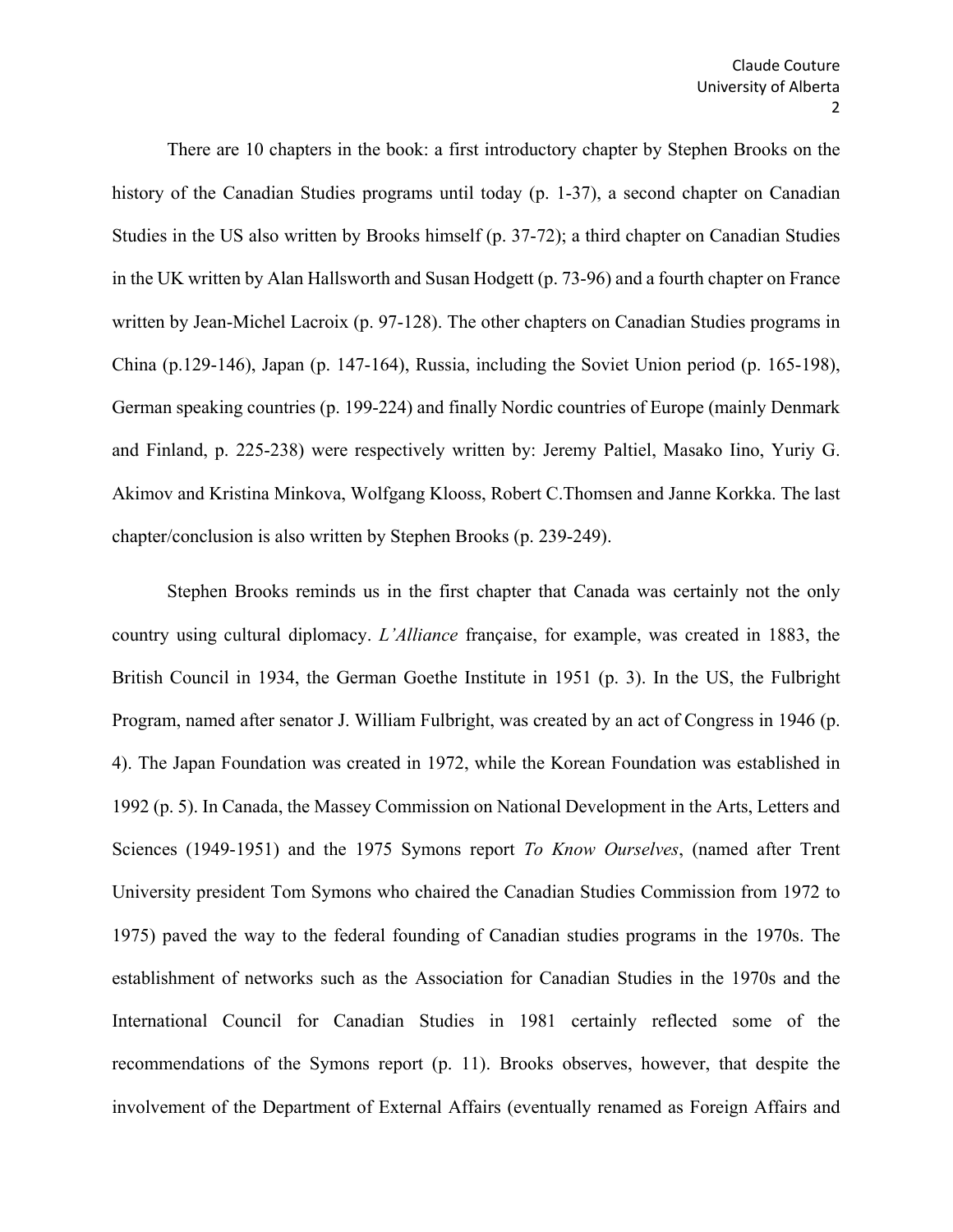International Trade, or DEFAIT), the level of financing in Canada for cultural diplomacy was always behind the level of financing in other countries (p. 13). He adds that in the 1990s, for example, at the peak perhaps of the financial support by the Federal state for Canadian studies and cultural exports in general, ' (it) was estimated that the Canadian Government spent \$4.90 per person (for cultural exports), compared to \$26.58 in the case of France, \$18.00 in the case of West Germany and \$16 in the case of the UK' (p. 15).

Despite this limited financial support, from the 1980s to the early years of the 2000s, ICCS, as illustrated in the chapters on national associations and networks of national associations, went from a handful of member countries to 25-member countries and 5 multinational associations (p. 21). By 2005, however, it seemed that the Paul Martin government was already considering some serious restructuring following a review process that was 'fulsome in its praise for cultural diplomacy initiatives' but 'somewhat reserved in the specific case of the Canadian Studies Abroad Program and the Scholarship Program' (p. 19). The clouds of 2005 became a devastating storm in 2006 (p. 23). The conservatives took power, forming minority governments in 2006 and 2008 and finally gaining a majority in 2011. In 2012 they basically cut all funding for ICCS.

At first glance, it seems that Stephen Harper did not believe in cultural diplomacy. In fact, more fundamentally perhaps, he did not believe in the importance of the Social Sciences and the Humanities and did not trust the community of scholars involved in the Canadian studies network, nor did he trust the artistic community. Between 2008 and 2015, it is worth noticing that the Harper government also eliminated the Prom Art Program, which allowed Canadian artists to promote their work abroad, as well as the National Program for Education in Film and Video, the Canadian Independent Film and Video Fund, and the Trust for the Preservation of Music, among others.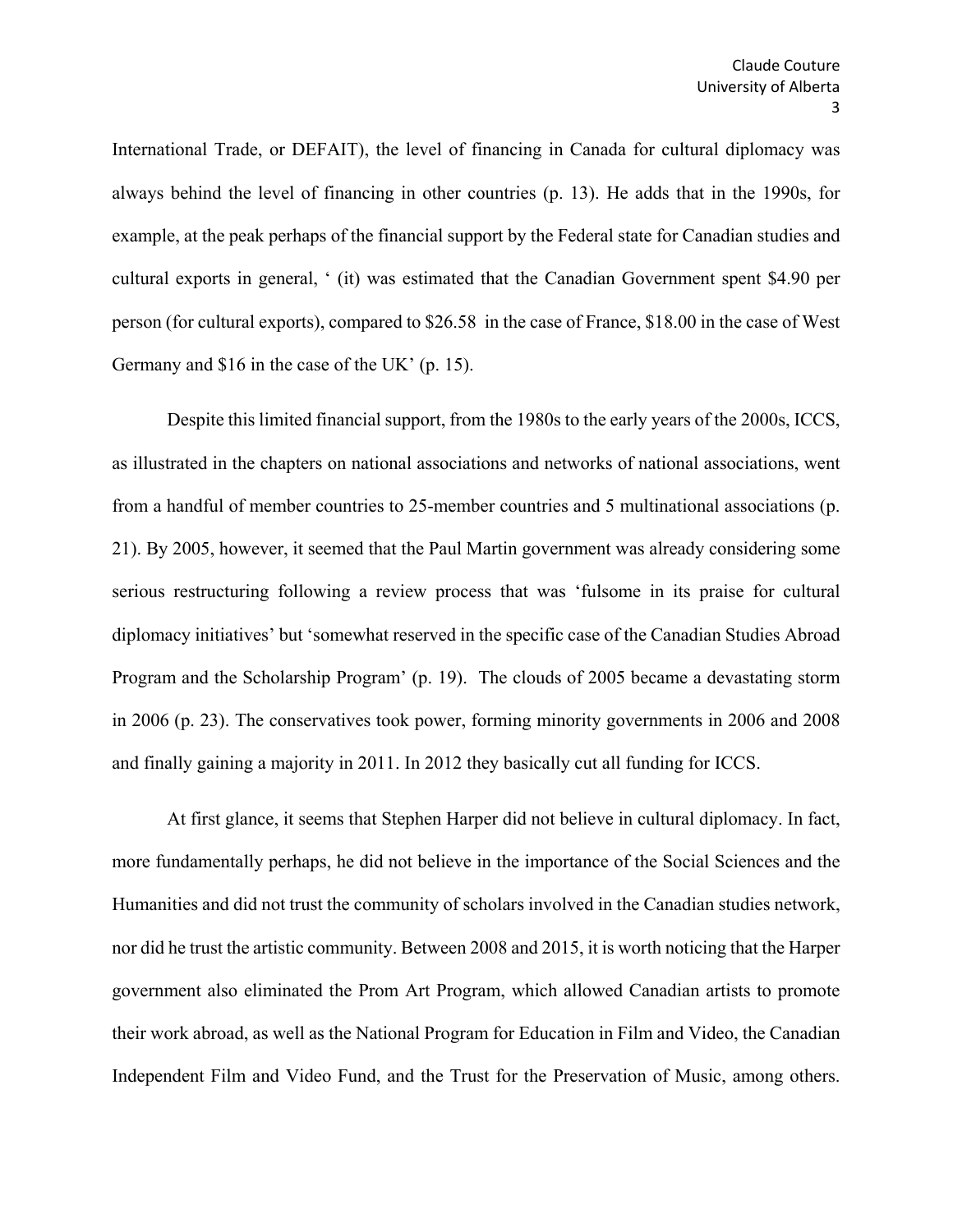Stephen Brooks is totally right when he explains that these cuts 'were never about saving money' (p. 23). For him, 'a much more likely explanation is that the decision was driven principally by ideology and mistrust of the academic community, in Canada and abroad, and of their patrons in the federal bureaucracy. The same mistrust and unacknowledged ideological reasons that resulted in the elimination of Statistics Canada's long-form census also doomed the Understanding Canada Program' (p. 23). The conservatives had declared war on any 'celebration of a sort of multicultural and post-colonial understanding of Canada and its history', and war on any 'aid and comfort to the enemy. The enemy were those who shared a particular world view that tended to be unsympathetic and even hostile to conservative ideology…' (p. 24). Let's recall here that the conservatives in 2012, the very same year that they terminated the Understanding Canada Program, decided to celebrate grandiosely the  $200<sup>th</sup>$  anniversary of the war of 1812 instead of celebrating the  $30<sup>th</sup>$ anniversary of the 'liberal' constitution of 1982.

Well written and documented with precision, each contribution provides a clear understanding of the history of the programs in the countries, or the group of countries under investigation. Stephen Brooks' chapters provide the reader with lucid analyses of the topic. This book will undoubtedly contribute to a better assessment of what was done by ICCS since the 1980s and, hopefully, incite a reconsideration of the decision to terminate what was an ingenious way of spreading critical knowledge about Canada. As noted by the authors of the book, strong Canadian studies programs, for example in the US, France, the UK, Germany, India, China, and Austria, among several others, have maintained their activity, despite the end of the cultural diplomacy efforts. The few millions of dollars cut here and there were in fact very modest sums of money and a very small portion of DEFAIT's budget. Even though many countries have continued with their activities, the financial support for the dissemination of Canadian artistic and intellectual work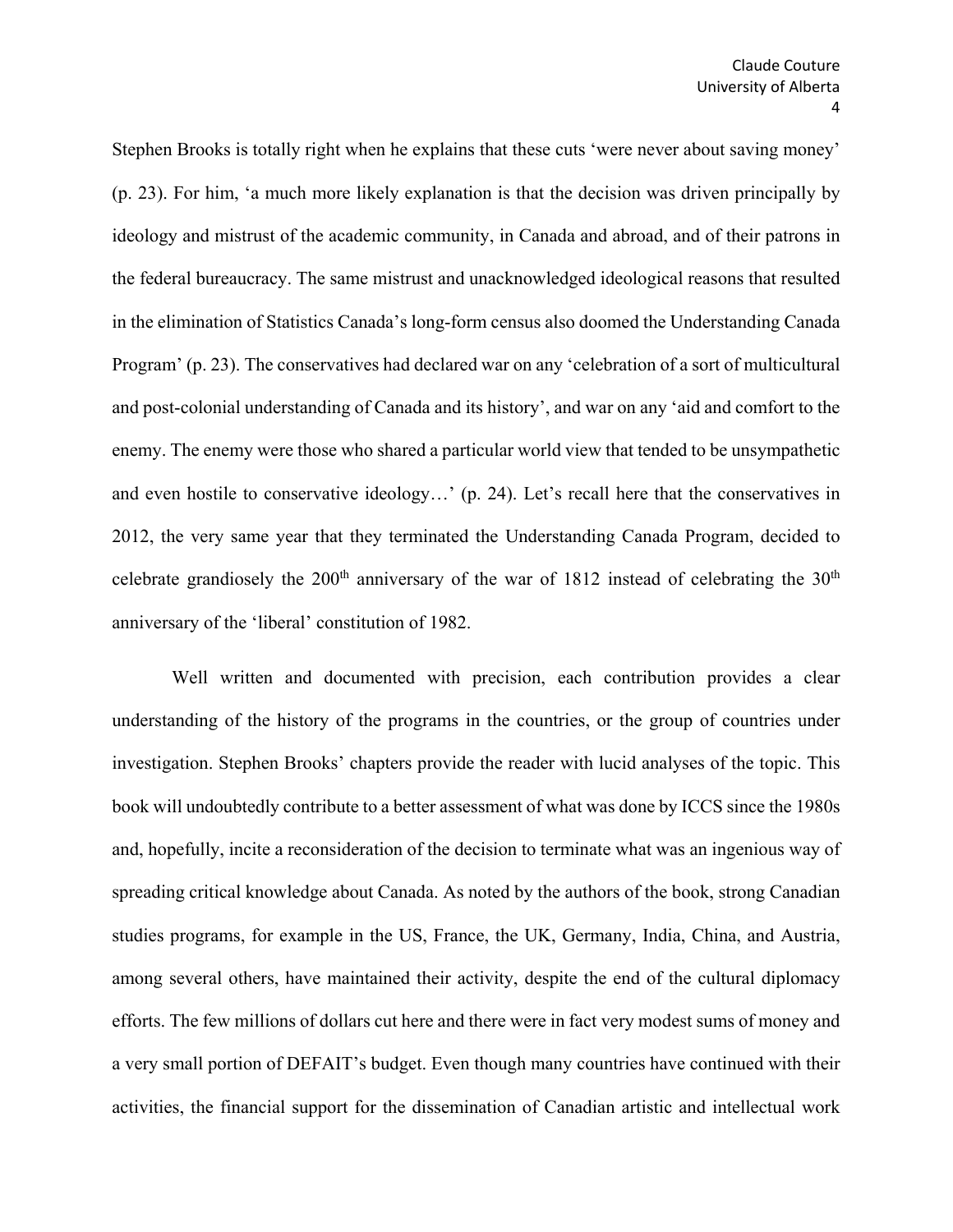around the world is however still needed. Such dissemination appears to be even more important today, in a time of right-wing populism in the US, Canada and Europe. It is so far disappointing that the Liberal government, in theory more sympathetic to a cosmopolitan vision of the cultural product, has not, yet, reconsidered or reversed the Conservative government's decision regarding Canadian studies programs abroad.

Overall, this volume of essays provides a timely contribution to the field and deserves a lot of praise for its scholarship. I would like to conclude with four brief observations. Although the selection of countries represented in the book is perfectly explained by Stephen Brooks, I think it would have been appropriate, nevertheless, to include more chapters and a wider sample of countries. Separate chapters on Canadian studies associations from Mexico, India, Belgium, Brazil, Australia should have been included considering the importance of Canadian studies in these countries and the significance of the diplomatic links that Canada has with these countries. I also find it surprising that the case of Canadian Studies in Austria has been integrated into a chapter on German speaking countries despite its unique contributions to the field. Keeping in mind the potential of this book to launch an important debate on the reconsideration of the 2012 decision, a greater individual representation of these countries would have been important, even if it would have meant reducing the number of pages per contribution.

My second observation relates to the book's representation of the involvement of women in Canadian Studies. Since the very beginning of the establishment of Canadian Studies as a discipline in the 1980s, the contribution of women to the field has been paramount. Karen Gould (US), Ursula Moser (Austria), Zilá Bernd (Brazil), Maria Teresa Gutierrez-Haces (Mexico), Christl Verduyn (Canada), Maeve Conrick (Ireland), Caroline Andrew (Canada), Coral Ann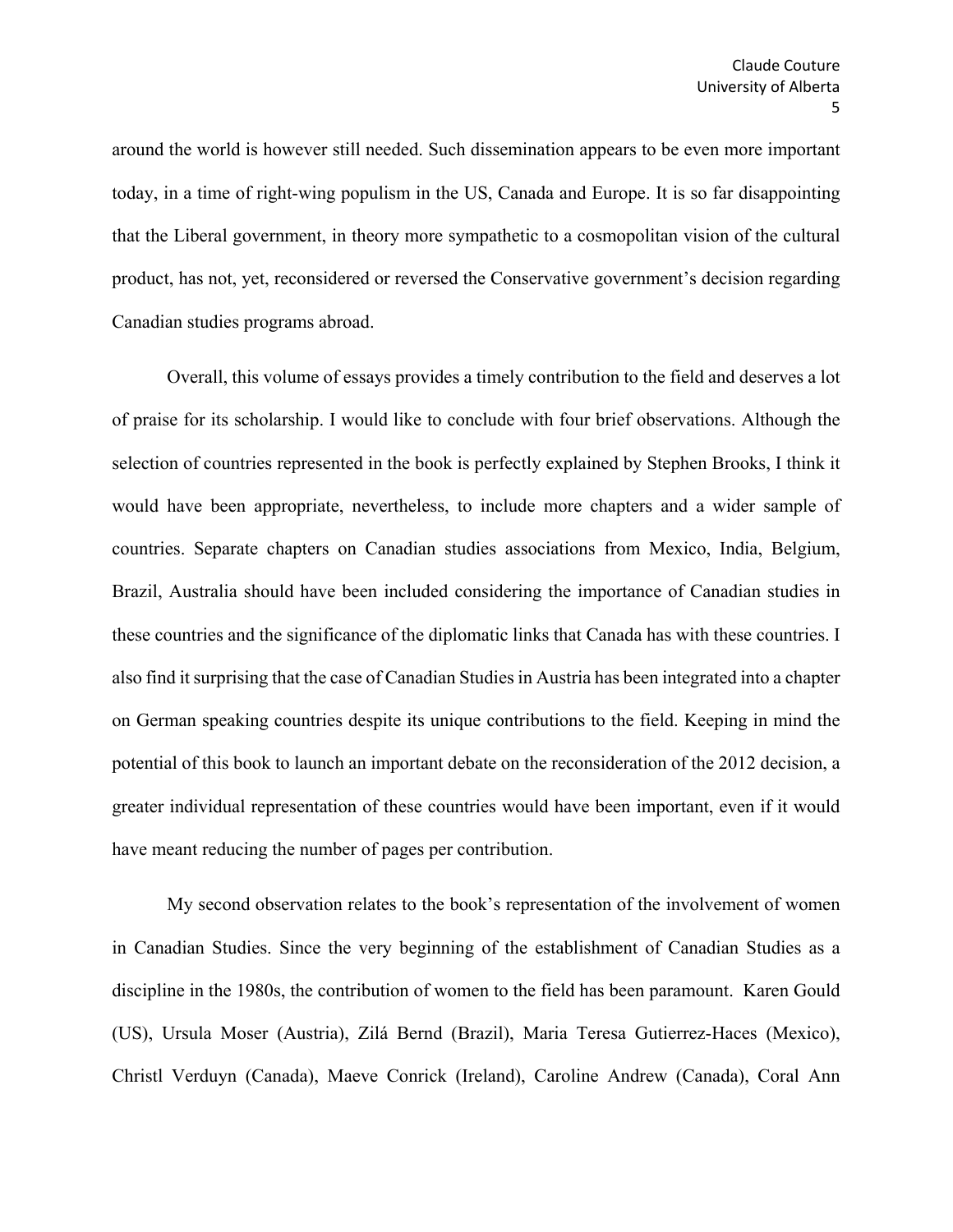Howells (UK), Miléna Santoro (US), to name only a few, have played outstanding roles in the shaping of the field. Yet, out of the 24 winners of the Governor General's International Award for Canadian Studies since 1995, only 6 have been women, and only one in the last ten years. The tendency to inadequately represent the extent of the rich contribution of women to Canadian studies is unfortunately reflected in the composition of this volume where out of the eleven contributions, only three chapters have been authored or co-authored by women.

Thirdly, the infighting among Canadian Canadianists themselves, the rebellion of a significant group among them against CSA in the mid-2000s and the subsequent creation of the Canadian Studies Network at the end of the decade, as well as CSA withdrawal from ICCS during the same period, all of this, of course, came at an inauspicious moment and probably deserved further development by the authors of the volume.

Finally, at the very last page of the book (p. 247), in footnote 1, Stephen Brooks writes that: 'In January **2017 (my emphasis)** the Québec village of Hérouxville went from obscurity to worldwide coverage on the BBC, CNN International, *The Guardian*, and much of the world's media. The cause of this unexpected publicity was a municipal council resolution that was widely perceived to be egregiously Islamophobic'. This is very interesting because the Hérouxville moment happened in fact in January **2007** not 2017. Why was this printing mistake left uncorrected? From my own experience in Canadian studies in the last 30 years, I would say that such an apparently insignificant mistake is nonetheless revealing of one of the greatest intellectual disappointment of the field of Canadian Studies-its incapacity to deconstruct the stereotypes applied to Québec and French Canadians in general, systematically described in the media within the category of 'ethnic' nationalism. In this context, one recalls several articles published in the